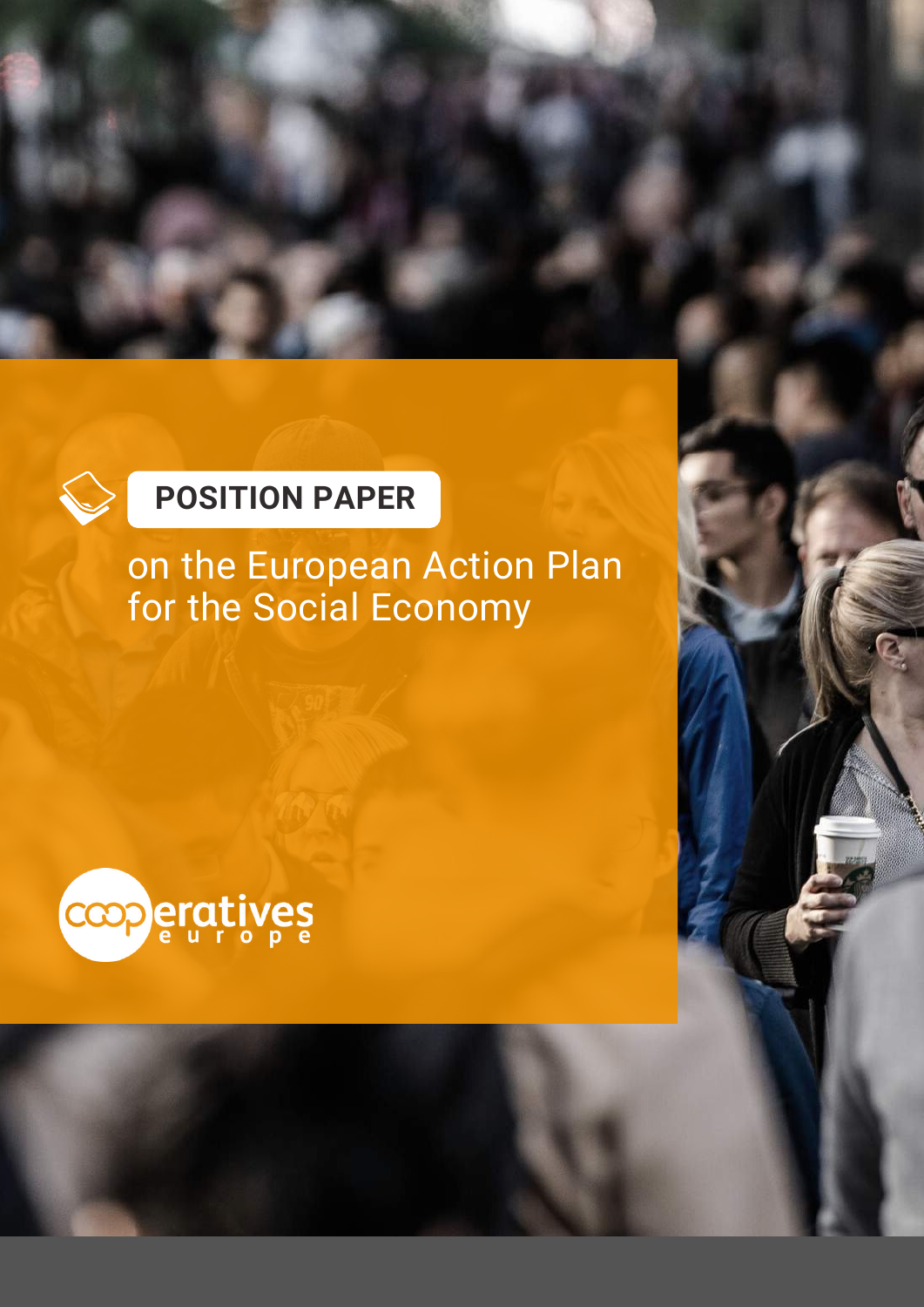### **INTRODUCTION**

The EU has been facing the biggest economic and social crisis of the century and is now dealing with its economic fallout. Now more than ever, Europe's recovery path must promote a fairer, more sustainable, and resilient economic model and we believe cooperatives will have a crucial role to play in it.

Despite the obvious hardships that ensued after the outbreak of COVID-19, the situation incited an outburst of solidarity from cooperative enterprises. During this time, they showcased resilience and innovation while providing stable and decent employment, grassroots solutions, and social cohesion.

With over 250,000 enterprises in the EU employing 5.4 million people, cooperatives are not only historic members of the social economy (SE), but they are also one of the most significant economic actors in this ecosystem. In recent years, they have grown, coming in all shapes, sizes, or sectors, and adapted to societal changes such as the twin transition.

However, to truly unlock their transformative power and support the postcovid reconstruction, cooperatives and other social economy entities need support to develop and scale up. In an effort to provide this support and to "rebuild better", the European Commission adopted on 9 December 2021 the long-awaited Action Plan on Social Economy.

The strategy outlined in this position paper has come as the result of Cooperatives Europe's previous achievements and initiatives that highlighted the importance of social economy on topics including the Social Business Initiative, the Council Conclusions on "The promotion of the social economy as a key driver of economic and social development in Europe", and the Expert Group on Social Economy and Social Enterprises (GECES) report.

In view of this, the Action Plan puts forward a set of measures to help mobilize the full potential of social economy enterprises and will result in the implementation of concrete actions supporting their development and scaling-up.

Cooperatives Europe welcomes its adoption and sees it as an important political recognition of social economy and its actors. However, important aspects are still missing or remain barely touched upon. In the following pages, we will therefore share our stance on the content of the Action Plan and share some recommendations on the way forward.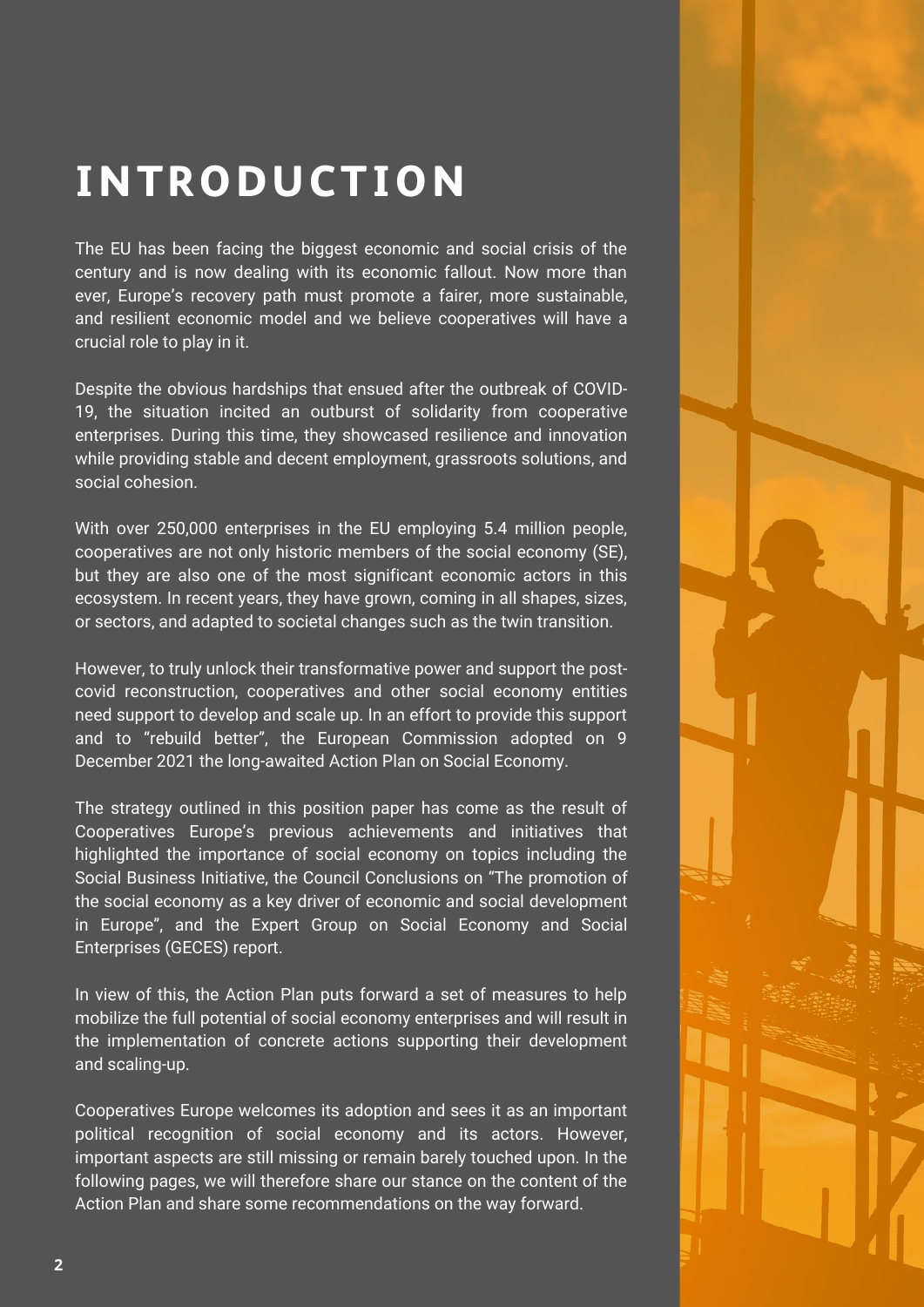#### **ABOUT COOPERATIVES EUROPE**

**Cooperatives Europe is the European cross-sectoral organisation representing cooperative enterprises. On behalf of its 86-member organisations from 34 European countries across all business sectors, it promotes the cooperative business model in Europe. Its members represent 140 million individual member cooperators owning 176,000 cooperative enterprises and providing jobs to 4,7 million European citizens.**

### **CONTENTS**

levant

| 1. Introduction_                                                                                                                                                                                                                                      |   |
|-------------------------------------------------------------------------------------------------------------------------------------------------------------------------------------------------------------------------------------------------------|---|
| 2. General comments on the action plan_<br>a) Common understanding of social economy enterprises____<br>b) Creating the right framework for the social economy to thrive______<br>c) Opening up opportunities for social economy entities to develop_ | 5 |
| 3. Broader considerations<br>d) Transversal issues<br>e) Twin transition_                                                                                                                                                                             |   |
| 4. The way forward                                                                                                                                                                                                                                    |   |
| 5. Key takeaways                                                                                                                                                                                                                                      |   |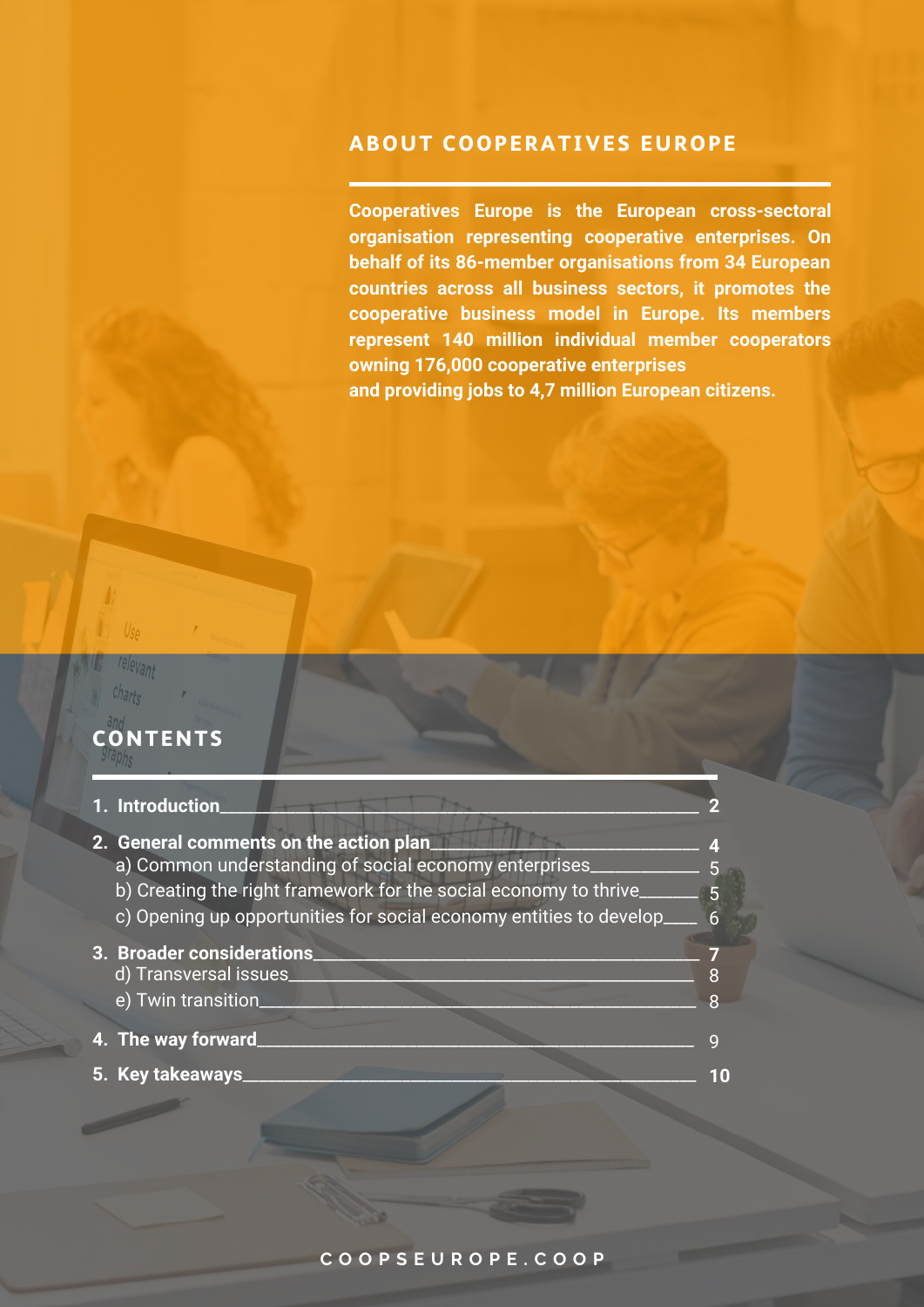### **1. GENERAL COMMENTS ON THE ACTION PLAN**

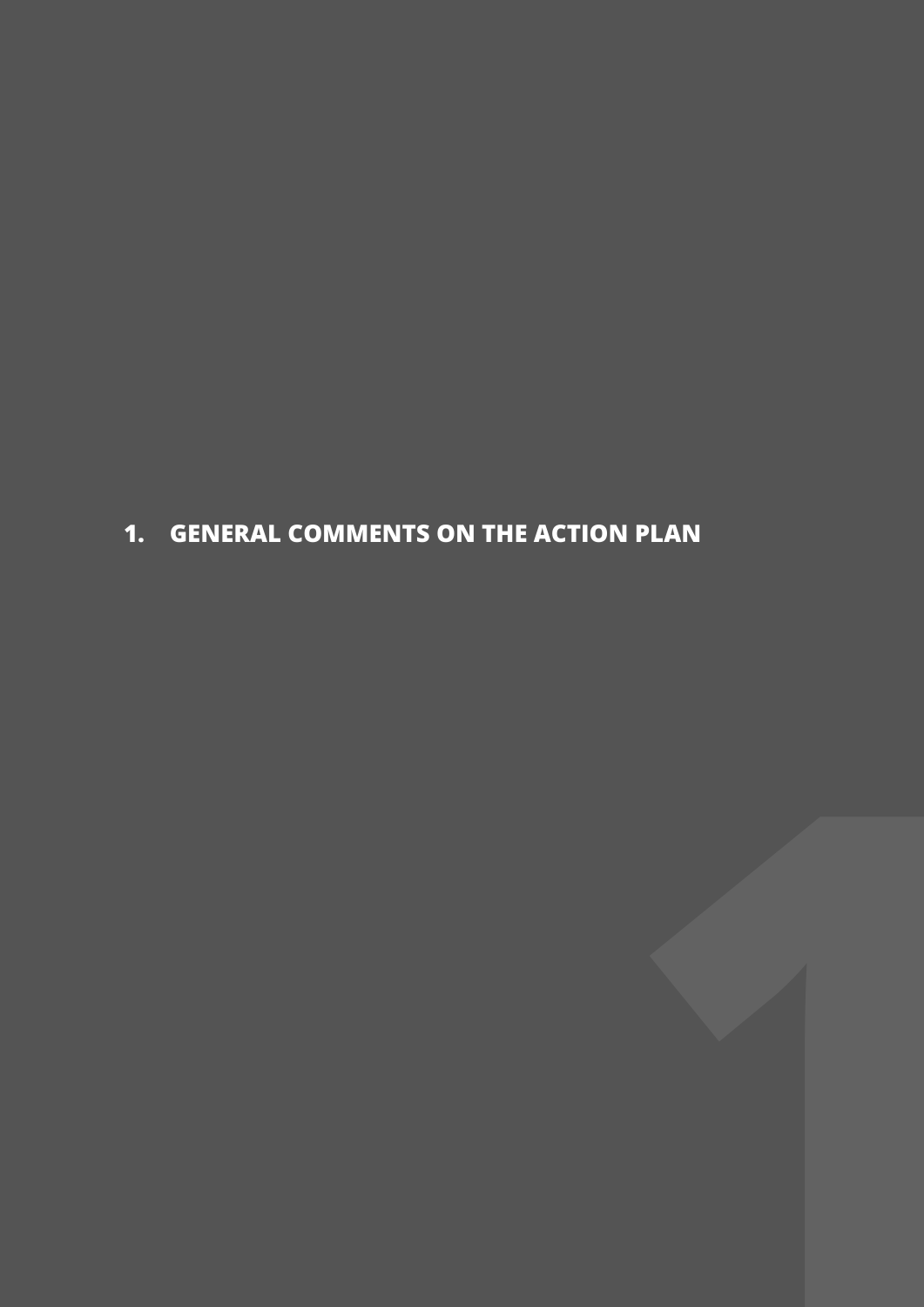## **GENERAL COMMENTS**

#### **a) Common understanding of social economy enterprises**

We welcome the Commission's effort to acknowledge all actors of the social economy and to include them in a broad definition. It is an important recognition of the social economy sector while appreciating the different national contexts.

While we agree that a single definition could not possibly accommodate the diversity of actors across Member States, **a common understanding of social economy is however still necessary** to build a coherent set of initiatives. The Commission should establish **clear guidelines common to all Member States** to avoid differences in implementation or an implementation "in silos" across actors.

The need for clarification also applies to **the definition of some entities, especially for social enterprises.** Their method of organisation and ownership is described as "democratic or participatory". These terms cover very different realities. Democratic governance echoes cooperatives' practices while a mere "participatory" approach leaves room for various interpretations and potential confusion in the implementation phase at the national level. In the social economy, **the governance pillar is valued as equally important as the objectives or missions in other forms of enterprises**. Thanks to their model of democratic governance and ownership, cooperatives involve their members and/or their communities directly, thereby creating positive externalities such as social cohesion or sustainable growth. The Commission should stress this important distinction to avoid pervasive green and social washing.

#### **b) Creating the right framework for the social economy to thrive**

It goes without saying that an appropriate legal and political framework is an essential condition for cooperatives and other SE entities to thrive in Europe. In that sense, we welcome the proposal for a Council Recommendation to work on this issue in 2023.

However, the right framework for cooperatives not only depends on the EU level but also on national policies. Unfortunately, **there are vast inequalities among Member States which remained unaddressed** since not all of them institutionally recognize or support cooperatives. Member States should therefore be encouraged to promote all types of cooperatives, in all sectors of the economy, through adequate legal frameworks, policy support, and financial support. To do so, national and regional action plans with specific deliverables and support mechanisms could be established.

This lack of shared foundations across Member States has similar effects on the work related to labels and certifications. Given the lack of common understanding of social economy, labels and certifications could create confusion when implemented nationally, especially if they become a condition to benefit from EU actions. For this reason, we support the precautionary approach of the Commission on that matter.

As mentioned in the Action Plan, another facilitating measure would be to enhance the use of social clauses in the Commission's own tendering procedures. Yet, **a more binding and ambitious approach was expected** with specific targets and benchmarks. Authorities should also put the accent on governance criteria within their socially responsible public procurement in order to promote a level playing field between all enterprises and avoid putting cooperatives at a competitive disadvantage.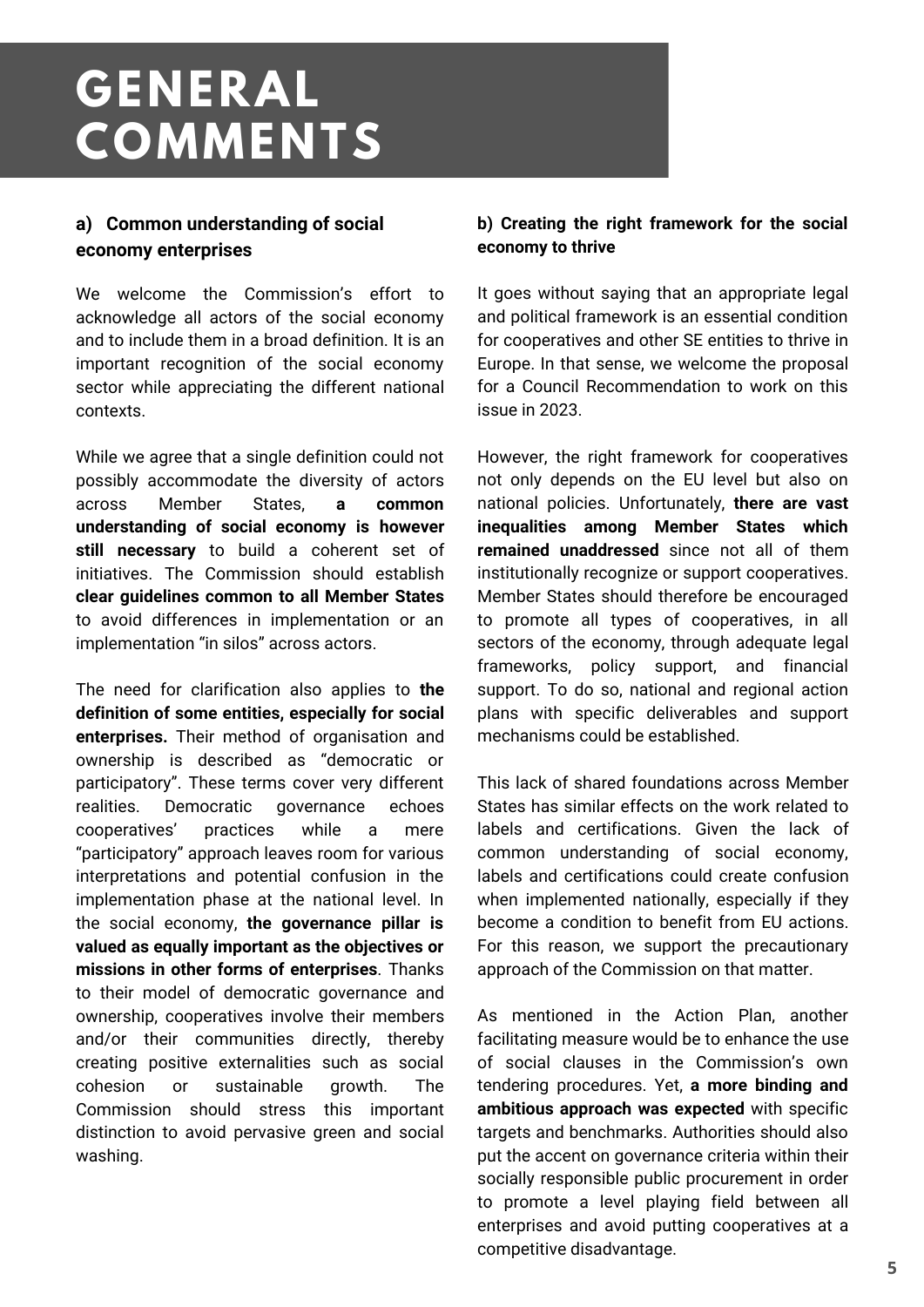In this regard, an analysis of opportunities and barriers to the EU public procurement rules for social economy  $-$  including an opportunity for stakeholders to review them  $-$  is desirable.

We welcome the Commission's efforts to boost the social economy in regions and rural areas by attracting new entrepreneurs and small businesses. However, it is crucial that the European Commission also **allocates resources to already well-established businesses in rural areas such as farmers' and agri-cooperatives** which are catalysts for innovation, driving the twin transition of the sector and keeping rural areas alive. It is of paramount importance to safeguard the investments made by agricooperatives, designed to be delivered under the economic, environmental, and social pillars of sustainability, and to enhance sustainable value chains in food production and consumption. The same logic applies to cooperatives offering essential services such as health and care, transport, or culture, which are often not covered by public authorities in those areas.

Finally, creating a favourable framework for cooperatives (and other SE entities) goes beyond the borders of Europe and shall be included in EU external actions. However, it is to our disappointment that the **Action Plan barely touches upon international cooperation.** The actions foreseen by the Commission are limited in scope  $-$  to social enterprises  $-$  and in space – to the Western Balkans, the Southern neighbourhood, and the Eastern partnership. Cooperatives Europe calls for actions related to international cooperation to go beyond the said regions and encourages **the adoption of concrete measures**. A starting point, for instance, would be for EU delegations to receive training on social economy and nominate a point of contact in charge of these matters.

#### **c) Opening up opportunities for social economy entities to develop**

We highly support the creation of the **EU Social Economy Gateway as well as the Youth Entrepreneurship Policy Academy.**

These initiatives echo Cooperatives Europe's work in supporting youth entrepreneurship through several of our projects, such as *[CoopStarter](https://coopseurope.coop/resources/projects/coopstarter-20)* which aims at giving the young the tools and knowledge to cooperative entrepreneurship. By gathering CoopMentors, youth workers, young ambassadors, trainers, and EU-wide network representatives, the project works towards bridging the gap between youth organisations and cooperative associations.

However, more actions are needed to address cooperatives' **lack of visibility and knowledge of their model, which eventually also affects their access to funding.** Due to their specific DNA and governance structure, cooperatives cannot secure a high return on investment and are often confronted with reluctant private investors. Enhancing mutual understanding with investors and other viable options such as loans should therefore be explored.

Further actions are also needed to facilitate cooperatives' access to public funding while allowing them to maintain their governance specificities. Grants, state aid, socially responsible public procurement and any other EU financial instruments, particularly in the framework of the national rescue and recovery funds under the Recovery and Resilience Facility, shall be extended to all cooperatives. Another suggestion to increase SE entities' visibility and access to finance would be to include representatives of social economy financial institutions in the InvestEU Committee.

Finally, it is also essential to adapt taxation to support cooperatives' activities, to develop concrete support measures for **worker buyouts and business transfers to employees** in different Member States as well as to evaluate and address relevant obstacles.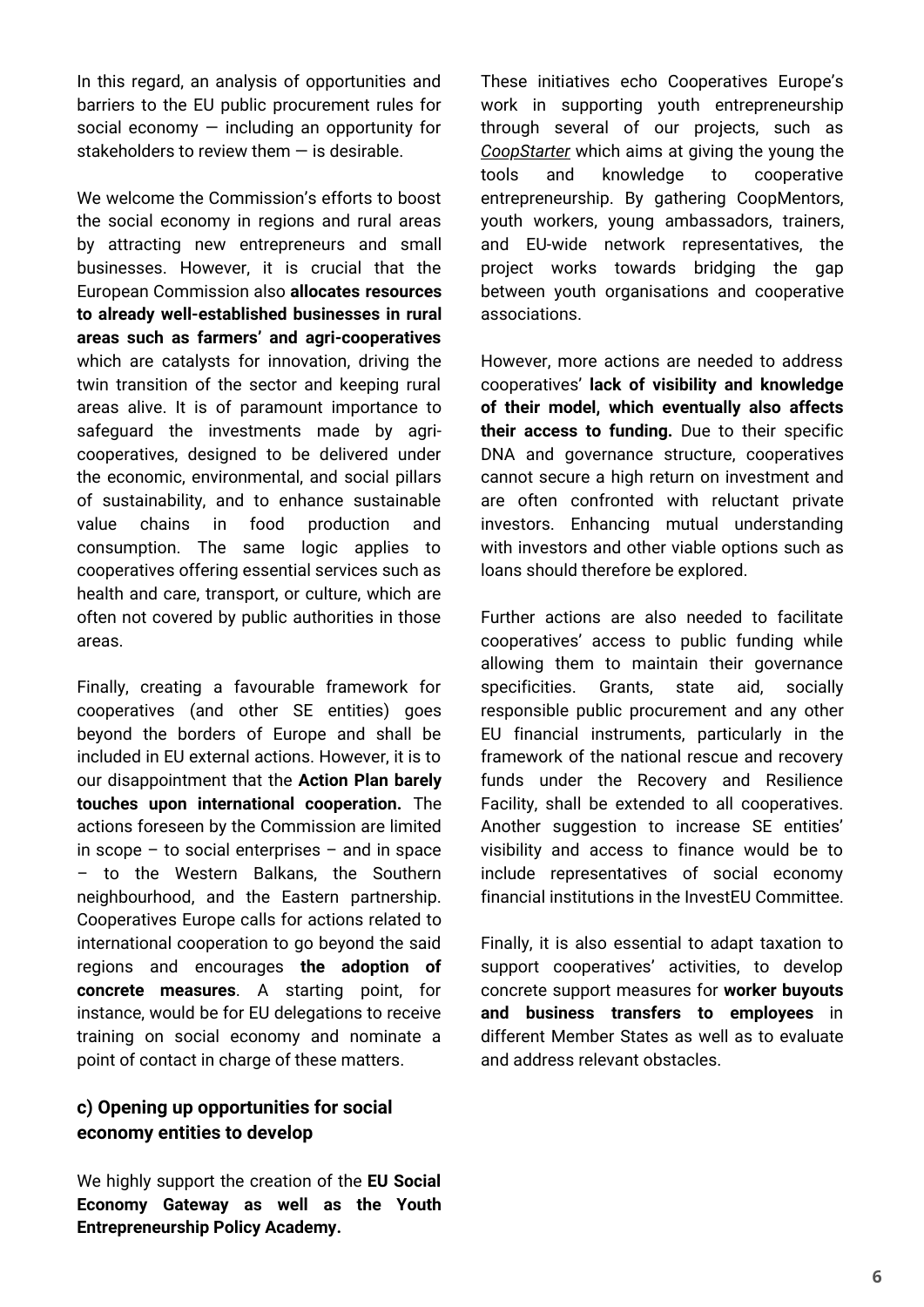**2. BROADER CONSIDERATIONS**

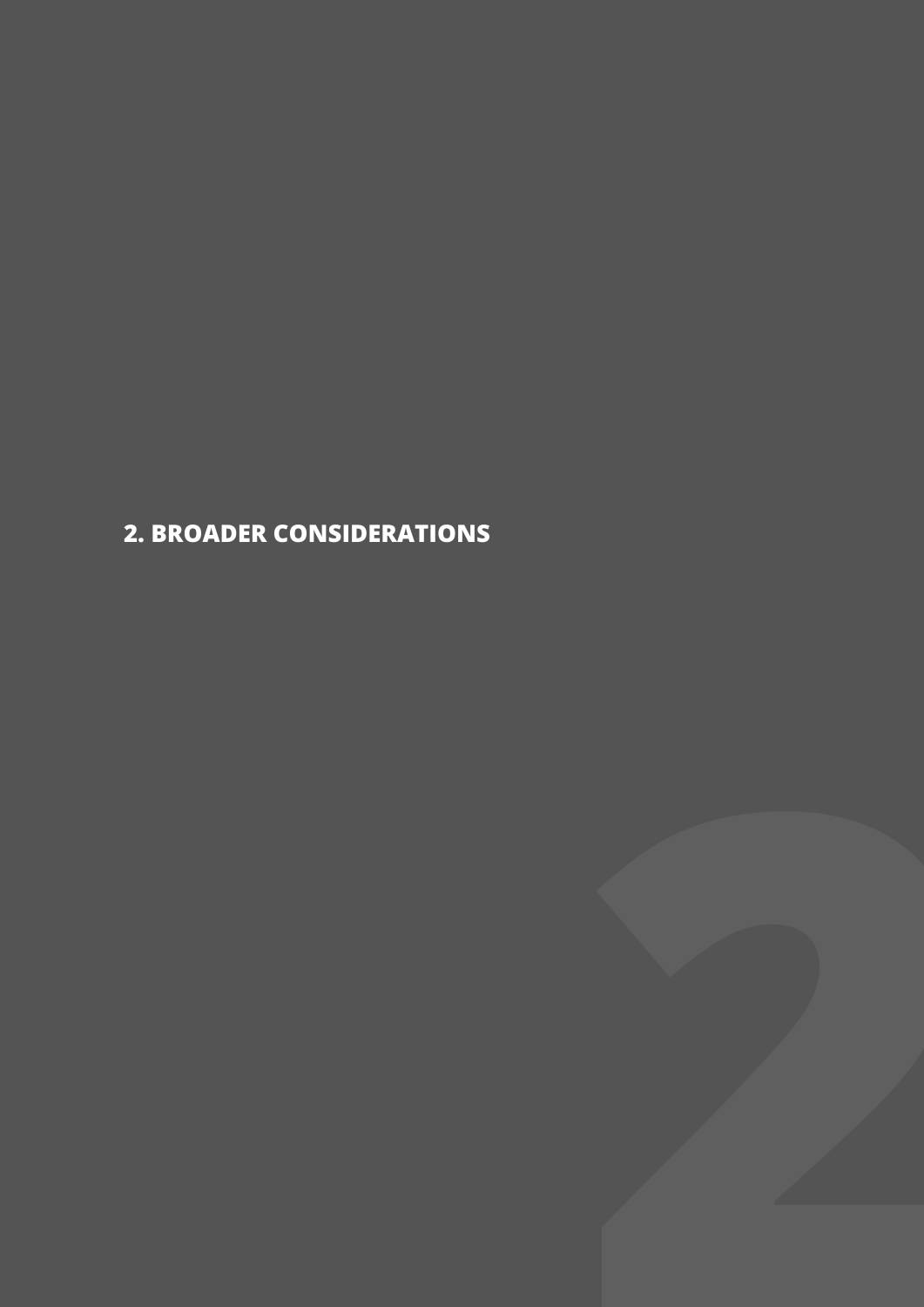## **BROADER CONSIDERATIONS**

In addition to the concerns abovementioned, some broader and general topics remain unaddressed by the Commission's plan.

#### **a) Transversal issues**

We particularly appreciated the participatory and inclusive approach adopted by the Commission during the drafting process. Several consultations were held, thus giving the opportunity to a wide range of stakeholders, including Cooperatives Europe, to express their views.

However, despite these consultations, the Action Plan seems to overlook some important transversal issues that are particularly relevant nowadays for the social economy. The Commission should pay particular attention to include all types of cooperatives which come in diverse sizes, legal forms, and sectors in order to ensure a level-playing field with other forms of enterprises. Cooperatives in the industrial sector, for instance, are rarely mentioned and often omitted despite their important economic weight.

Likewise, the **transversal issue of gender inequality is barely touched upon** in the Action Plan. The Commission should address the gender aspect explicitly as it is of utmost importance to tackle the obstacles women face in their entrepreneurial journey (pay gap, less access to managerial positions, less access to capital and credit…).

#### **b) Twin transition**

Another important aspect that deserves more attention is the **green and digital transition.** The twin transition represents both a huge potential and a major challenge for social economy enterprises. Some cooperatives are lagging behind due to the additional costs it entails and the lack of expertise or skills in the relevant fields. Combined with rising competition in the labour markets, **there is an urgent need for more opportunities for lifelong learning, upskilling and reskilling schemes.**

It is crucial to set up a skills partnership for the social economy under the Pact for Skills, including workers' governance and managerial skills, especially for new worker cooperatives.

When it comes to the green transition, unlocking the full potential of the cooperative model must be part of the EU's decarbonisation strategy and its initiatives to promote a fair green transition. Cooperatives are at the forefront of a just and green transition, responding to communities' needs and leading key innovative initiatives, for instance in the field of circular economy or renewable energy generation. As a result, **appropriate support measures in relation to finance, state aid, capacitybuilding** (training, toolbox, specific diagnostic tools), **taxation, sustainable public procurement, as well as public-private partnerships should be set up to encourage the green transition** and to engage cooperatives at the local level.

Regarding the digital transition, the Commission shall further support small and medium cooperatives in their digitalisation journey, including those located in remote and rural areas, as well as the emergence and operations of **platform cooperatives**. Platform cooperatives provide tangible advantages to all their stakeholders: good working conditions and adequate protection for its employees, democratic control for and by its members, but also the ability for public authorities to keep taxes and other revenues local. The proposal for a Directive on improving working conditions in platform work, approved by the Commission last December, is a step in the right direction. Cooperatives Europe and its members have high expectations for both the Parliament and the Council to reinforce the role of cooperatives during the legislative process.

We also want to draw attention to the topic of data cooperatives and the importance of the EU Proposal for a Regulation on Data Governance Act (DGA), released in November 2020. Such regulation could represent a major progress for data cooperatives but requires clarifications as to how Cooperatives Europe, and more generally speaking civil society, could play a role from 2023 onward.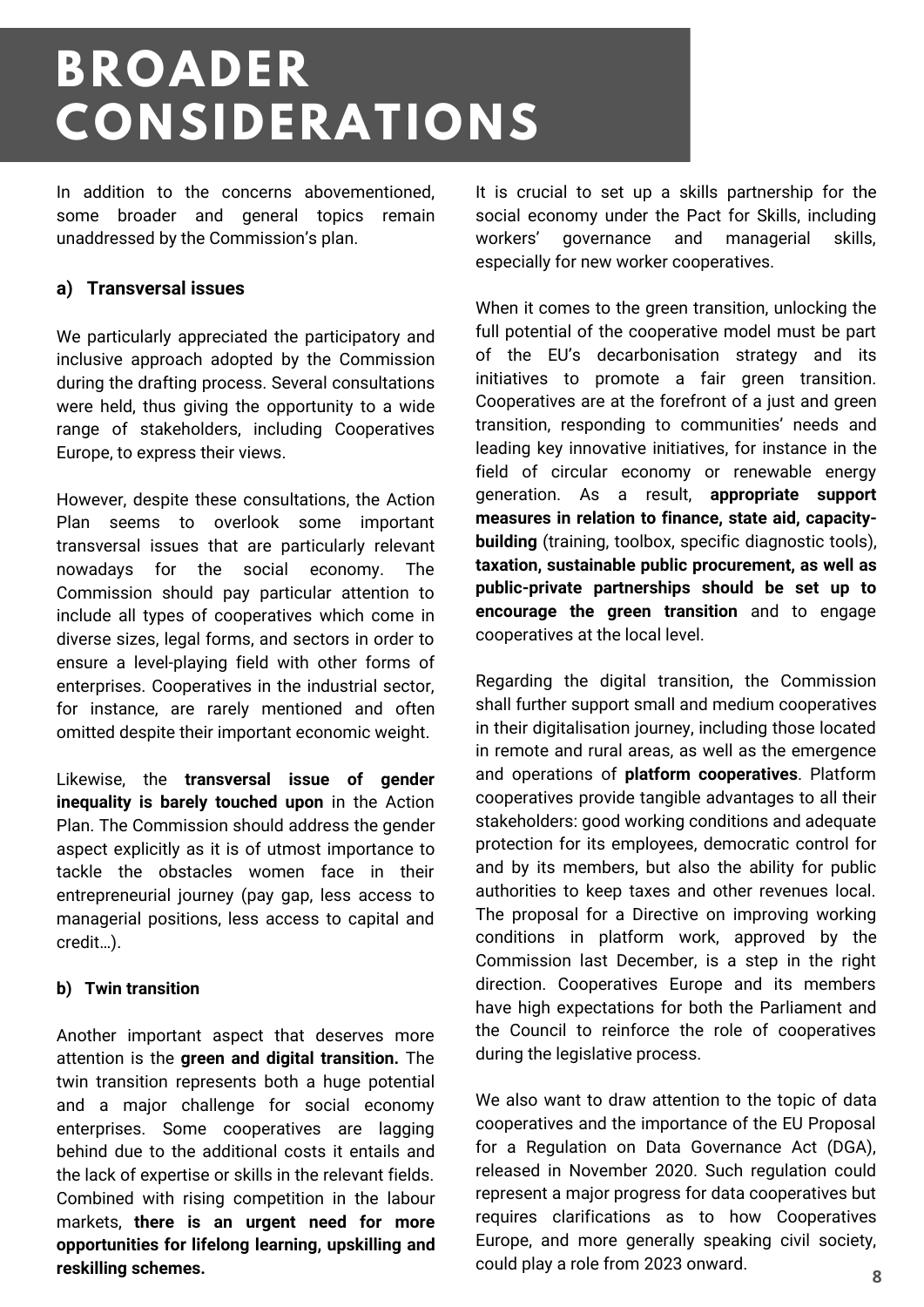**3. THE WAY FORWARD**

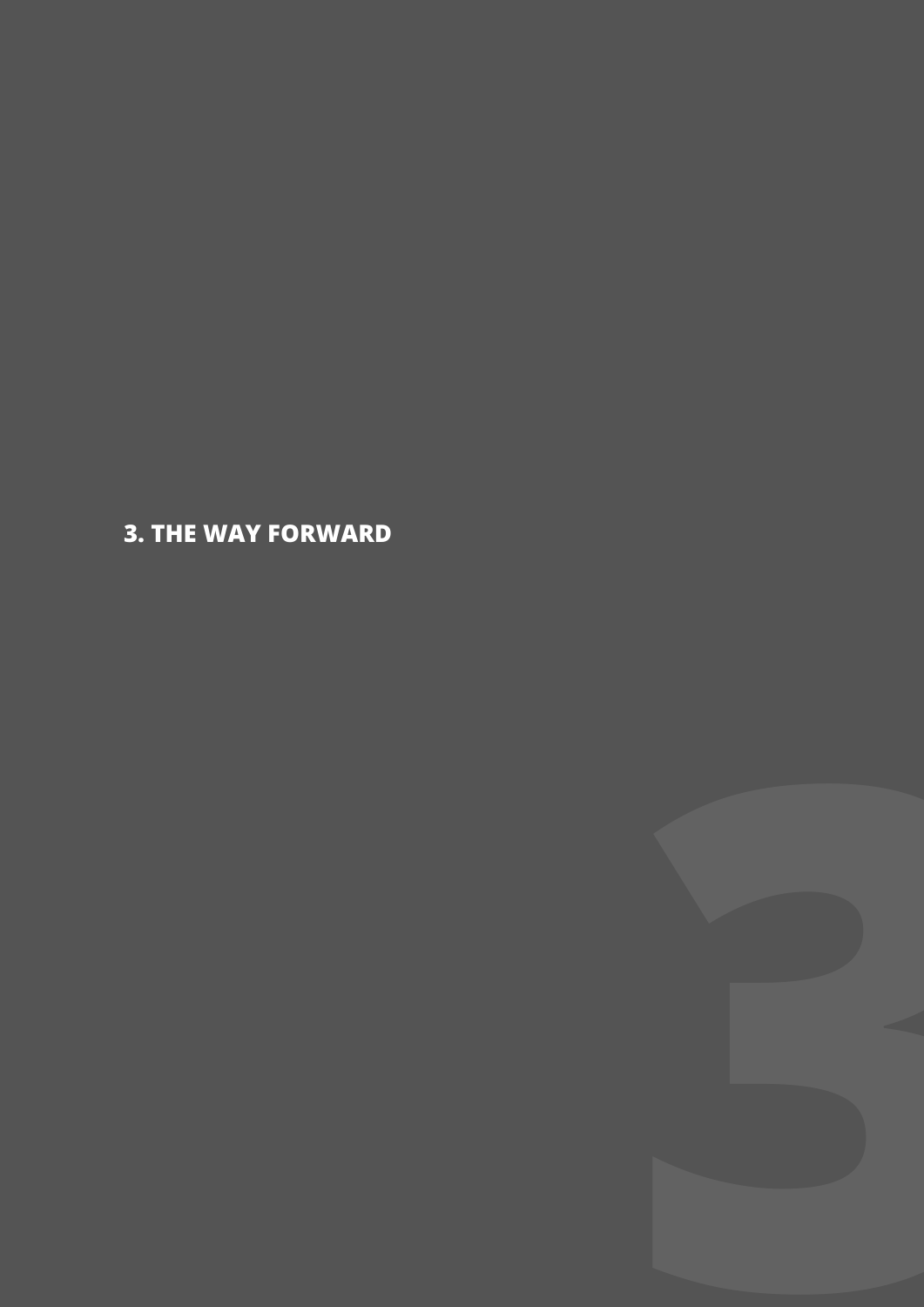

## **THE WAY FORWARD**

Cooperatives Europe rejoices in the strong political will behind the Action Plan. Yet, the hardest part lies ahead: its effective implementation across Europe, which will be crucial for all entities of the social economy.

A particularly important aspect to address for the implementation phase is the lack of welldefined targets or a timeline in the long term. Although the Action Plan formally covers the period 2021-2030, most initiatives presented are planned for 2022 and 2023. It will therefore be essential in the next few months to define time-bound commitments and benchmarks towards 2030 in order to strengthen the social economy in the subsequent years.

We call the European Commission to embrace a strong coordination role in the implementation phase and to involve a wide range of stakeholders in the process. Only then will we be able to overcome the challenges ahead and foster a truly social economy in Europe. Cooperatives Europe stands ready and determined to collaborate with the Commission and its partners in the next few months to bring these initiatives to life.

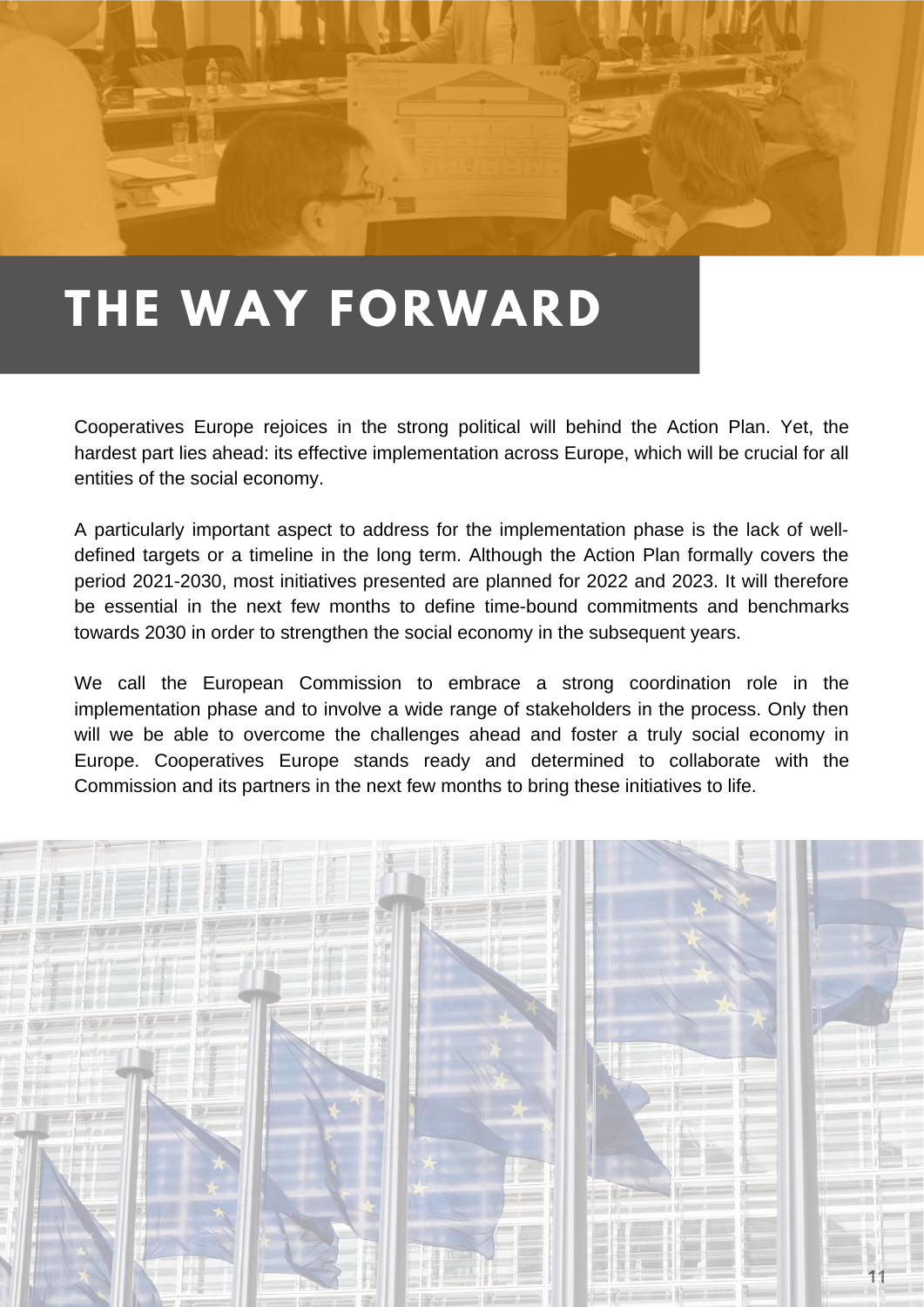

# **KEY TAKEAWAYS**

**1**

- The Commission must work on better defining social economy in order to build a common understanding across Member States and ensure an implementation that is consistent, and time-bound.
- High hopes lie in the Council Recommendation expected for 2023 to create the right policy and legal framework. It must promote a level playing field among all enterprises and therefore consider all forms of cooperatives, in all sectors of the economy, all regions and areas and involve all EU policies. **2**
- Providing opportunities for SE entities requires removing barriers, especially for cooperatives in terms of access to funding, visibility, youth entrepreneurship, and worker buyouts. **3**
- The cooperative movement is not immune from cross-cutting issues such as gender inequality and the twin transition. These need to be addressed through a comprehensive set of initiatives covering finance, capacity-building, skills, taxation, sustainable public procurement, as well as public-private partnerships **4**